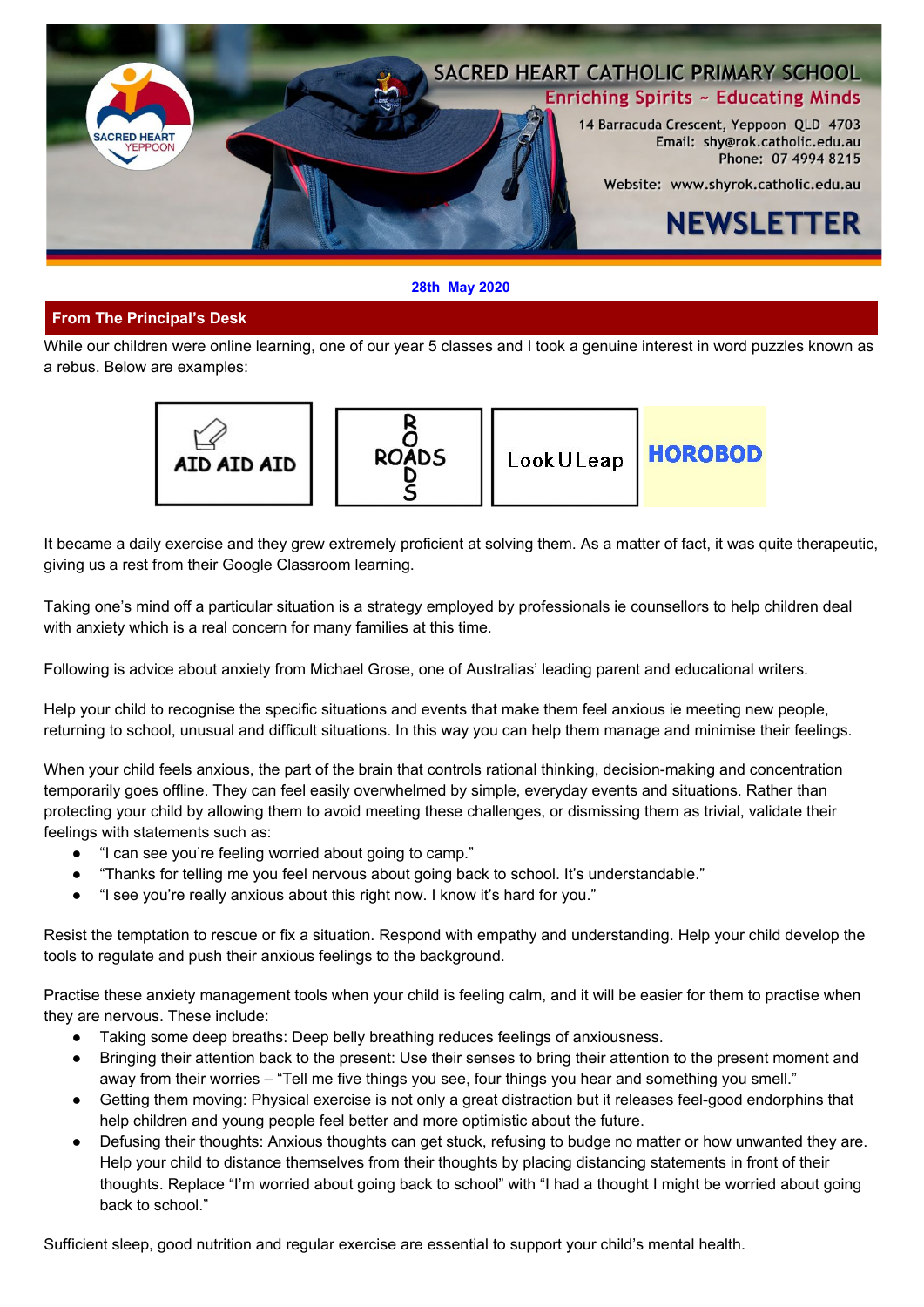There is a great deal you can do to help your child manage their anxiety. One of the tough parts of parenting a child who feels anxious sometimes is knowing when to push them gently towards brave behaviour, and when to let them take comfort somewhere warm. Even the gentlest nudge forward by you might not feel that gentle for them. Sometimes it can just feel cruel for both of you.

But you can see around the corners that they can't. You can see their strength, their resilience and their courage. You know it's there, in them, and you know they can do hard things but sometimes you need to believe it enough for both of you.

All the best **Max Martin** Max Martin

Answers: First Aid, Cross Roads, Look Before You Leap, Robin Hood.

# **From The APRE**

We all make mistakes. Nobody is perfect. So why is apologising so difficult? Elton John summed it up in his hit song 'Sorry Seems To Be The Hardest Word'.

National Sorry Day remembers and acknowledges the mistreatment of Aboriginal and Torres Strait Islander people who were forcibly removed from their families and communities during the 50s and 60s, which we now know as 'The Stolen Generations'. These children were brought up in institutions or fostered to non-Indigenous families.

This day gives people the chance to come together and share the steps towards healing for the Stolen Generations, their families and communities.

Last night at our dinner table, someone (a parent, who shall remain anonymous and it was not me), needed to apologise for something that was said earlier. The words were barely audible as they were mumbled under his breath. We laughed loudly at this feeble attempt and proceeded to discuss why 'sorry' is such a difficult word to say. So why is saying, "I'm sorry" such a challenging endeavour? Who likes to admit, they're wrong? It's not fun, believe me, I know and I have had lots of practice.

As a mother, I cannot fathom the thought of anyone taking my children away and I personally would find it unforgivable. Whilst having someone apologise to me would not take any pain away, it would however help to acknowledge that I was wronged. When you say that you are sorry, it restores the dignity of the hurt person and makes them feel better. An apology may restore trust and understanding to a relationship, because it contributes to a feeling of safety and makes both the receiver and the giver feel comfortable and respected.

To Australia's Indigenous peoples, particularly to the Stolen Generations whose lives had been devastated by past government policies of forced child removal and Indigenous assimilation, I am sorry.

We will be having a Reconciliation Week assembly via Zoom next Thursday with 4M presenting.

# Dear Lord

We acknowledge the pain, shame and suffering of people in our history and we ask for forgiveness. We thank you for the survival of indigenous cultures. We pray for your strength and grace to forgive, accept and love one another, as you love us, forgive and accept us in the sacrifice of your Son. We ask this through Christ our Lord. Amen.

Have a wonderful weekend Network and African Melissa Collins

# **From The APC**

Yesterday, Sacred Heart participated in the National Simultaneous Storytime. This is an annual event held by the Australian Library and Information Association. Every year a picture book, written and illustrated by an Australian author and illustrator, is read simultaneously in libraries, schools, pre-schools, childcare centres, family homes, bookshops and many other places around the country.

In previous years, some of our creative teachers and assistants have acted out the chosen book for eagerly awaiting students. This year, Mrs Sullivan switched from stage director to film producer and movie director, to bring us "Sacred Heart's, Whitney and Britney Chicken Divas".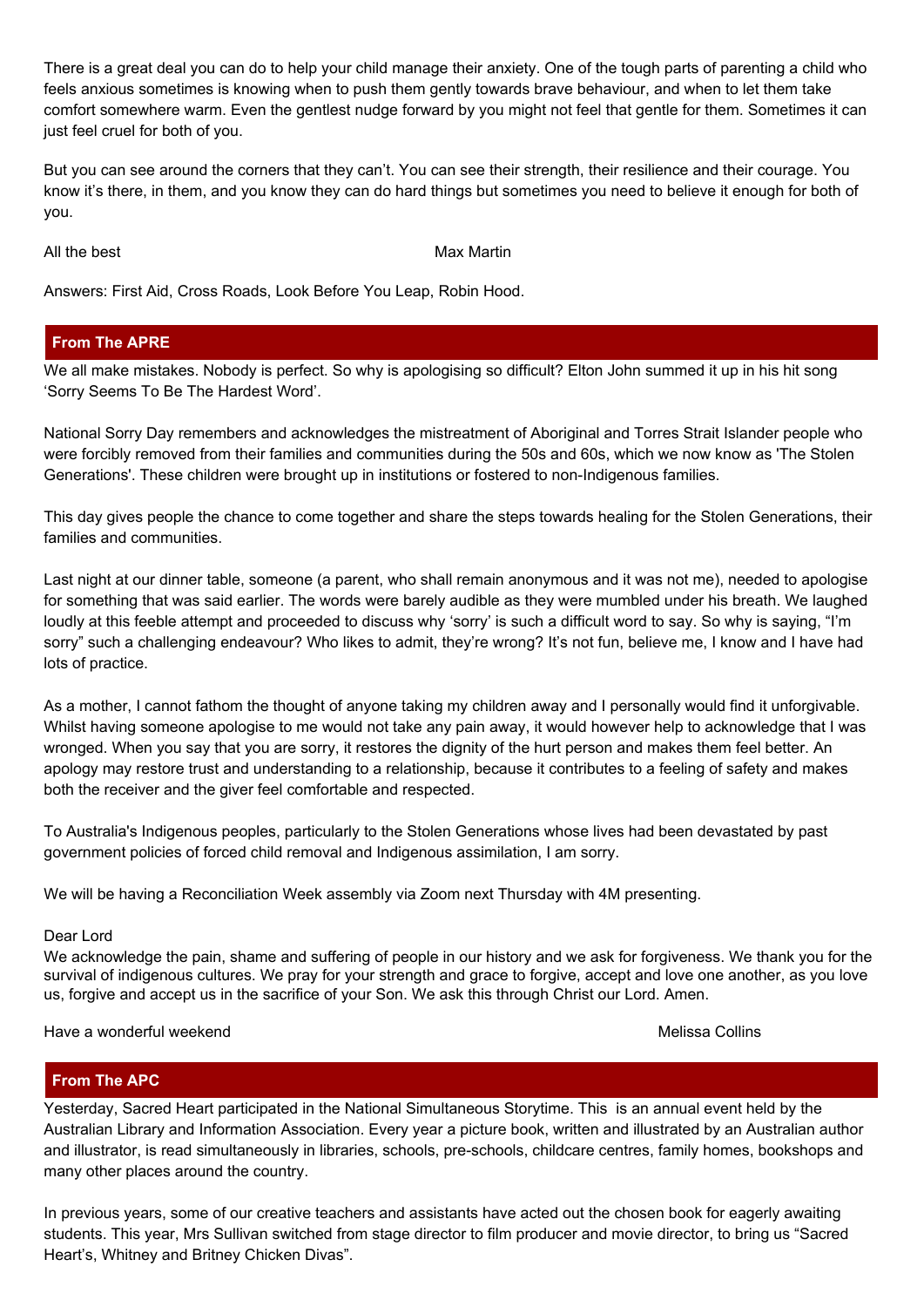Thank you to all of the teachers and assistants who took part in this year's National Simultaneous Storytime and a special mention to Mrs Sullivan for her creative touch to bring the vision to life.

Please enjoy this year's production by clicking on the photo below.



A reminder for the Premier's Reading Challenge (Week 3's Newsletter). If your child wishes to participate please [download](https://drive.google.com/file/d/1K7Eqr_bnu9PeA2P9bfQR4s_W598P-pQ0/view?usp=sharing) the form and return it to school at the end of the challenge. Alternatively your child can access a hard copy from our school office.

Yours in learning Samantha Suthers and Samantha Suthers and Samantha Suthers and Samantha Suthers and Samantha Suthers and Samantha Suthers and Samantha Suthers and Samantha Suthers and Samantha Suthers and Samantha Suther

#### **Prayer Assembly**

Here is the link for this week's whole school assembly. [Welcome](https://docs.google.com/presentation/d/1jRe90k_DsddgoszmJWSka5ha1bj-3V4tvLxVW5FAttw/edit?usp=sharing) Back

#### **Reflection**

Each week, we provide a link to Sr Kym's reflection. We hope this provides some spiritual guidance. Link to Sr Kym's [reflection](https://drive.google.com/file/d/1Qh3En1PDjidKkzZAsHu7vKx0-8eVAg-O/view?usp=sharing)

Attached is this week's Capricorn Coast Catholic Parish Bulletin for your perusal. Along with a video message from Fr Matthew for Pentecost. (This is a good reflection and worth a look.)

[https://www.facebook.com/CapricornCoastCatholicParish/videos/245922500169020/](https://protect-au.mimecast.com/s/RL2RCp81XvIzEo3NtPD4I3?domain=facebook.com/)

Mass is held daily, 12pm Monday to Saturday and 9:30am Sundays. All local Masses can be accessed via ZOOM each day with the following link: [https://us02web.zoom.us/j/2771905464](https://protect-au.mimecast.com/s/IXh7Cq71M0SO6NjPsXWMas?domain=us02web.zoom.us)

# **Welcome To Sacred Heart**

To Blake Year 1, Brooke Year 4, Cooper Year 5 and their parents, Jodie and Corey.

We welcome them into our Sacred Heart family and wish them all the very best.

# **Student Awards**

| Prep   | Josie Cuthbertson, Jacon Czitan, Riley Cameron, Jack French, Kayden Griffin, Olivia Broom<br>Brock Solis, Matilda Seymour |
|--------|---------------------------------------------------------------------------------------------------------------------------|
| Year 1 | Dakotah Size, Micah Hawkes, Charlotte Luckey, Oliver Poole, Tiarna Vann, Blake McQuillen<br>Talisa Viljoen                |
| Year 2 | Will White, Evie Moore, Beckett Catt, Josie Prince                                                                        |
| Year 3 | Ruby Neagle, Ashton Finch, Olivia Blackwood, Dayna Cook, Connor Strenzel Evie Eyles                                       |
| Year 4 | Brooke McQuillen, Noah Frethey                                                                                            |
| Year 5 | Cooper Sweeney, Ruby Svenson, Nathan Brans, Alli O'Rourke                                                                 |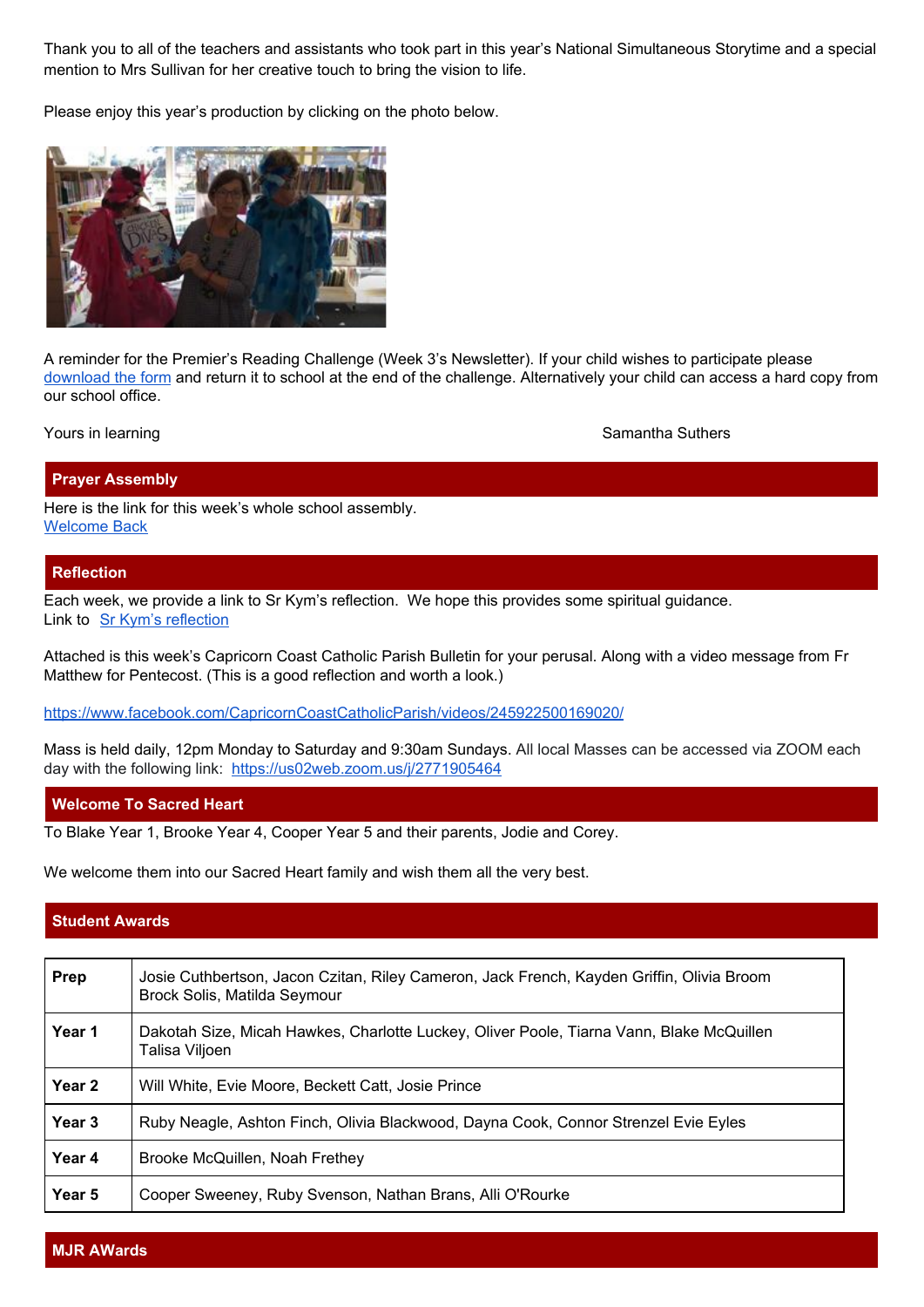Mason Lewis Year 3 for always giving his very best effort during meditation.

Evie Eyles Year 3 for your wonderful virtual choir video. Well done.

Poppy Evans Prep for looking after another prep who was feeling sad before school.

Matilda Seymour and Taye Warner Prep for displaying good skills and determination during PE lessons.

Kane Czitan Year 2 for showing great getting along skills and including others in games at lunch times.

Hazel Hovey Year 3 for being a wonderful friend and including others in your games.

Leo Kirby Year 4 for your willingness to always be so positive and welcoming. Thank you.

Byron Mitchell Year 5 for displaying great determination and resilience over the past five weeks at school. Well done.

Zachary Sloper Year 5 for always displaying a positive attitude and wonderful manners.

Chloe Hawkes, Ryan Hendrie, Bronson Toby, Cooper Morton, Xander Kelly, Khobi Scanlan, Abbie Weise, Jayden Jackson and Jakobe Foley Year 6 for the mature manner in which you approached your learning and schooling in general when working online.

# **School Tuckshop Operating Wednesdays (Preps and Year 1) and Fridays (Year 2 to 6)**

Our school tuckshop will be operating Wednesday and Friday for the rest of this Term. There will be a different lunchbox special each week for \$6.50.

Next week, our Preps and Year 1s can order tuckshop for Wednesday, only and our Year 2s to 6, for Friday, only.

It will be a ham and cheese,or cheese sandwich or 6 nuggets, home bake and a popper.

There is now online ordering available and also via paper bag with money enclosed and returned to school by either Tuesday or Thursday. This allows for our tuckshop convenor to do her purchasing. Thank you.

# **Social Distancing At Sacred Heart - Thank You**

Thank you to all our parents and carers for paying particular attention to the requirement for adults to maintain physical distancing of 1.5m at all times if you are on school grounds.

# **Especially when picking children up from our multi-purpose area each afternoon.**

Each day, children from all Year levels are to be dropped off and picked up from our multi-purpose area.

Adults are asked not to come to classrooms. Thank you.

# $1.5$ metres

# **Continued Important Procedures At School**

For all Year levels including our Preps, morning drop offs and afternoon pick ups will be from our multi-purpose area. Parents and carers are asked to do these quickly each day.

Prep and Year 1 tuckshop Wednesday only.

Year 2 to 6 tuckshop Friday only.

At first break (11am), all children will be eating first before they go to play.

All children will be washing their hands at the start and end of first break and at the end of second break. All classes have been supplied with hand soap and hand sanitiser.

There will be no whole school or year level assemblies for the remainder of this term. There will be an online assembly each Thursday.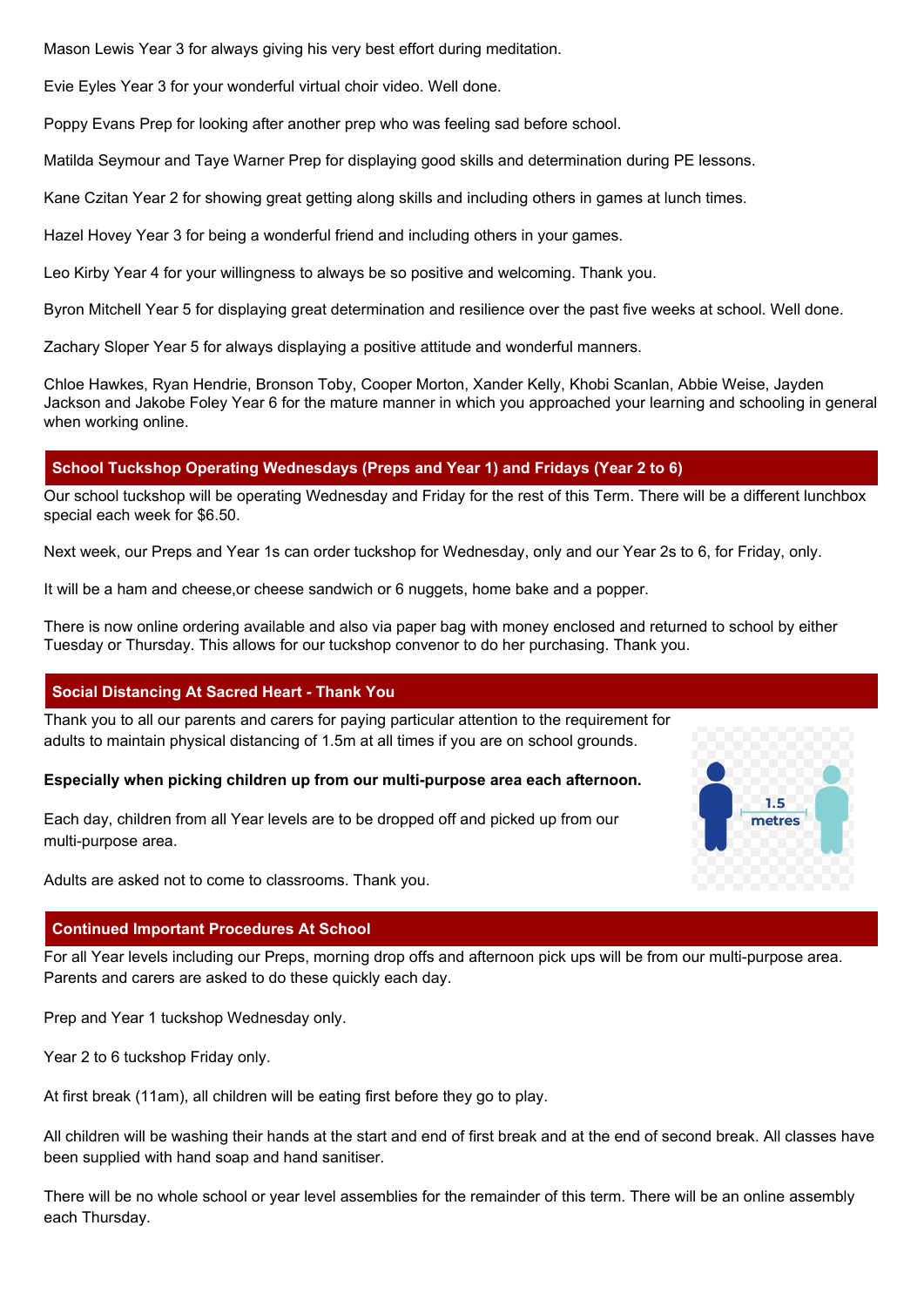If children at school display a runny nose, coughing, sore throat …..., parents/carers will be contacted and asked to collect them.

#### **Book Club**

The Book Club catalogue for Issue 4-2020 is available online now until Monday  $8<sup>th</sup>$  June via Parent Loop.

If you are unable to order via the Parent Loop, please contact Mrs O'Brien or Mrs Sullivan to obtain a paper copy.

Follow is the link: <https://www.scholastic.com.au/book-club/book-club-parents/>

New families to Scholastic Book Club will just need to register first either online or via the Book Club Loop for Parents App. [Scholastic](https://apps.apple.com/au/developer/scholastic-australia-pty-ltd/id821649407) Australia Pty. Ltd.

# **Library Additions**



This week, our new library seating arrived and it has been put to good use by several of our classes during their library sessions.

Thank you to Mrs Sullivan and Mrs O'Brien for organising this wonderful resource.

# **Prep and Year 1 Writing**



Ava Amelia Jack On the weekend, I was sick. First, I went to my Pop's home because my mum had to take my sister to the doctors. After that my mum came back to pick me up to go home. Charlotte L Year 1